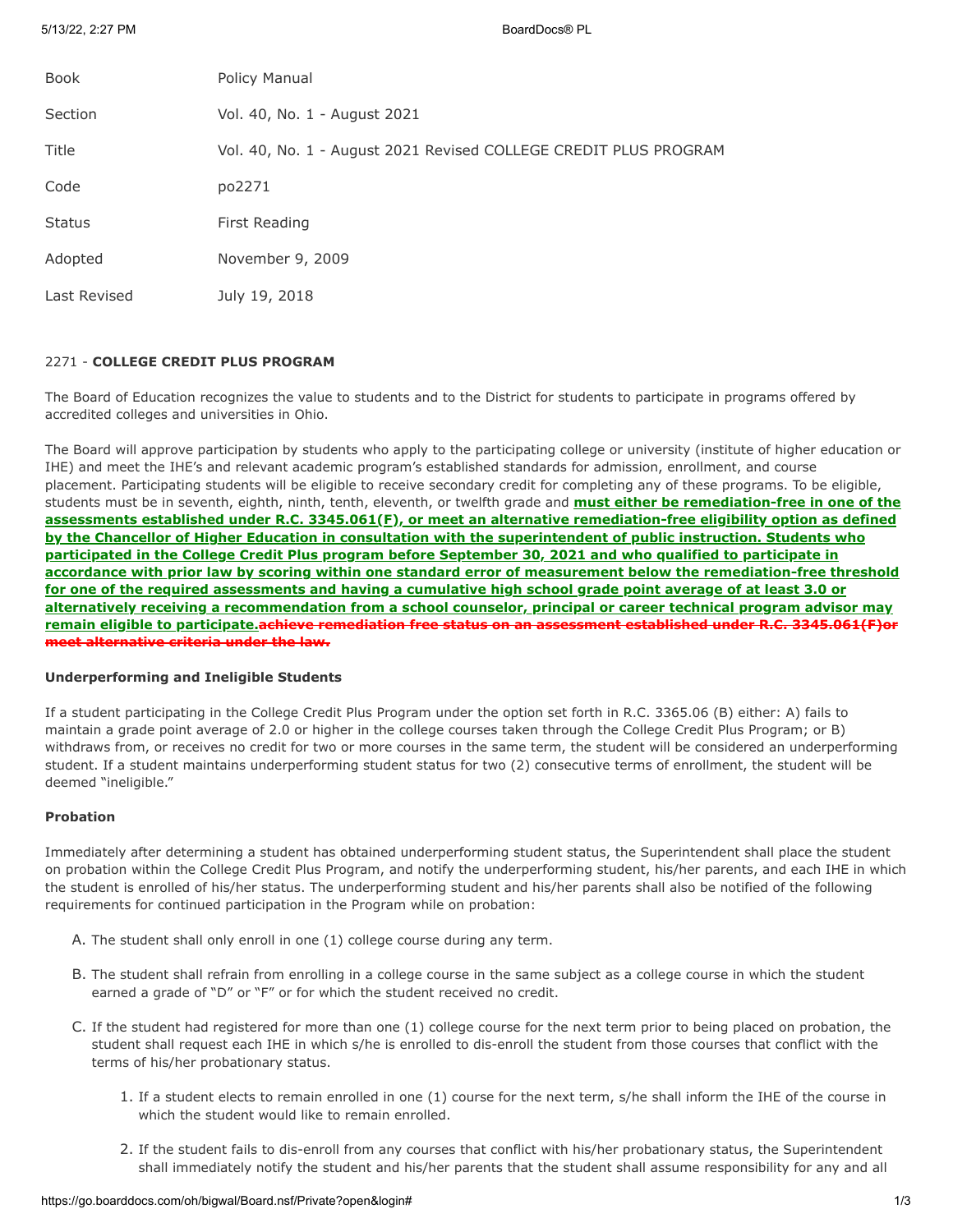tuition, fees, and costs for textbooks for any courses from which the student was required to dis-enroll. In this notification, the student and his/her parents shall also be advised that the student shall be deemed an ineligible student and dismissed from the program for the next term in accordance with the dismissal procedures set forth below.

- D. If a student takes a course after being placed on probation and such course raises the student's cumulative grade point average to 2.0 or higher in the college courses taken through the College Credit Plus Program, the student shall be removed from probation. The student may participate in the Program without restrictions unless s/he is declared to be an underperforming student again.
- E. If a student takes a course after being placed on probation and such course does not raise the student's cumulative grade point average to 2.0 or higher in the college courses taken through the College Credit Plus Program, the student shall be dismissed from the Program in accordance with the dismissal procedures set forth below.

#### **Dismissal**

If a student is deemed ineligible to participate in the College Credit Plus Program, s/he will be dismissed from the Program. The Superintendent shall notify the ineligible student, his/her parents, and each IHE in which the student is enrolled of his/her dismissal. The ineligible student and his/her parents shall also be notified that the student shall not take any college courses through the Program following his/her dismissal.

If the student had registered for more than one (1) college course for the next term prior to being dismissed from the Program, the student shall request each IHE in which s/he is enrolled to dis-enroll the student from the Program.

If the student fails to dis-enroll following his/her dismissal from the Program, the Superintendent shall immediately notify the student and his/her parents that the student shall assume responsibility for any and all tuition, fees, and costs for textbooks for any courses from which the student was required to dis-enroll. In this notification, the student and his/her parents shall also be advised that the Superintendent shall extend/continue the student's dismissal from the Program for an additional term.

### **Reinstatement**

Following one (1) term of dismissal, a student may submit a request to the Superintendent to be reinstated to the College Credit Plus Program. Summer shall only be counted as a term if the student is enrolled in one (1) or more high school courses during the summer. Upon receipt of the reinstatement request, the student's full high school and college academic record will be reviewed to determine whether the student has achieved academic progress and whether s/he will be reinstated on probation or without restriction.

If the student fails to demonstrate academic progress as defined above, the Superintendent shall extend/continue the student's dismissal for an additional term(s). During the dismissal period, the student shall remain ineligible to participate in the College Credit Plus Program until academic progress is achieved.

### **Appeals**

Any student who is dismissed from the College Credit Plus Program or prohibited from taking a course in which the student earned a grade of "D" or "F" or for which the student received no credit, may appeal the decision to the Superintendent. The appeal must be filed within five (5) business days after the student is notified of the dismissal or prohibition against taking a course. Upon receiving the appeal, the Superintendent must immediately notify each IHE in which the student is enrolled that the student has filed an appeal.

When reviewing a student's appeal, the Superintendent shall consider any extenuating circumstances separate from the student's academic performance that may have affected or otherwise impacted the student's status in the College Credit Plus Program. After considering such information, the Superintendent may:

- A. allow the student to participate in the Program without restrictions;
- B. allow the student to take a course in which the student earned a grade of "D" or "F" or for which the student received no credit;
- C. allow the student to participate in the Program on probation; or
- D. maintain the student's dismissal from the Program.

The Superintendent shall issue a decision on the student's appeal within ten (10) business days after the date the appeal is filed. The Superintendent's decision shall be final, and s/he shall immediately provide notification of the decision to each IHE in